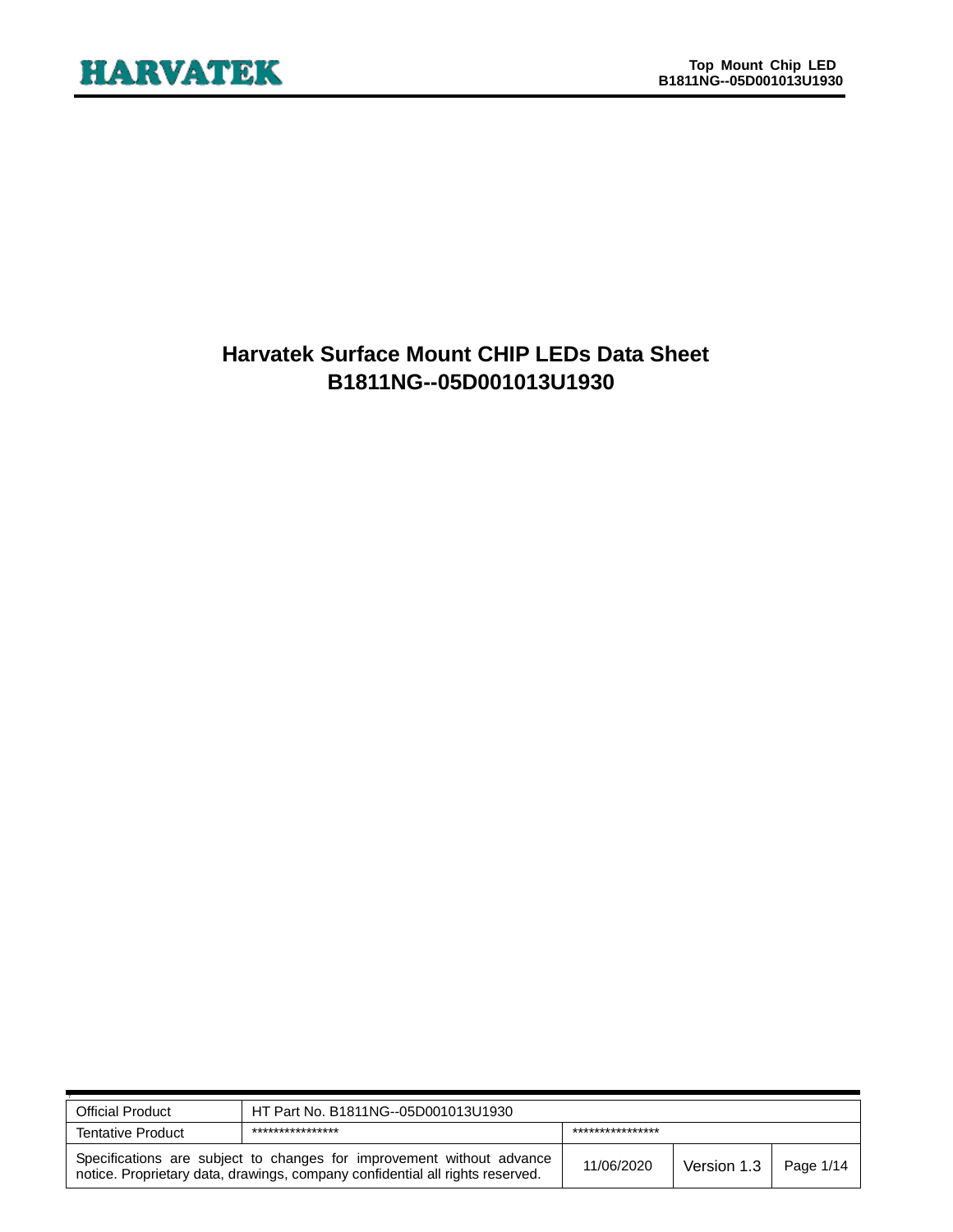| PACKAGE OUTLINE DIMENSION AND RECOMMENDED SOLDERING PATTERN FOR REFLOW |
|------------------------------------------------------------------------|
|                                                                        |
|                                                                        |
|                                                                        |
|                                                                        |
|                                                                        |
|                                                                        |
|                                                                        |
|                                                                        |
|                                                                        |
|                                                                        |
|                                                                        |
|                                                                        |
|                                                                        |
|                                                                        |
|                                                                        |
|                                                                        |

| <b>Official Product</b>                                                                                                                                | HT Part No. B1811NG--05D001013U1930  |            |             |           |  |
|--------------------------------------------------------------------------------------------------------------------------------------------------------|--------------------------------------|------------|-------------|-----------|--|
| <b>Tentative Product</b>                                                                                                                               | ****************<br>**************** |            |             |           |  |
| Specifications are subject to changes for improvement without advance<br>notice. Proprietary data, drawings, company confidential all rights reserved. |                                      | 11/06/2020 | Version 1.3 | Page 2/14 |  |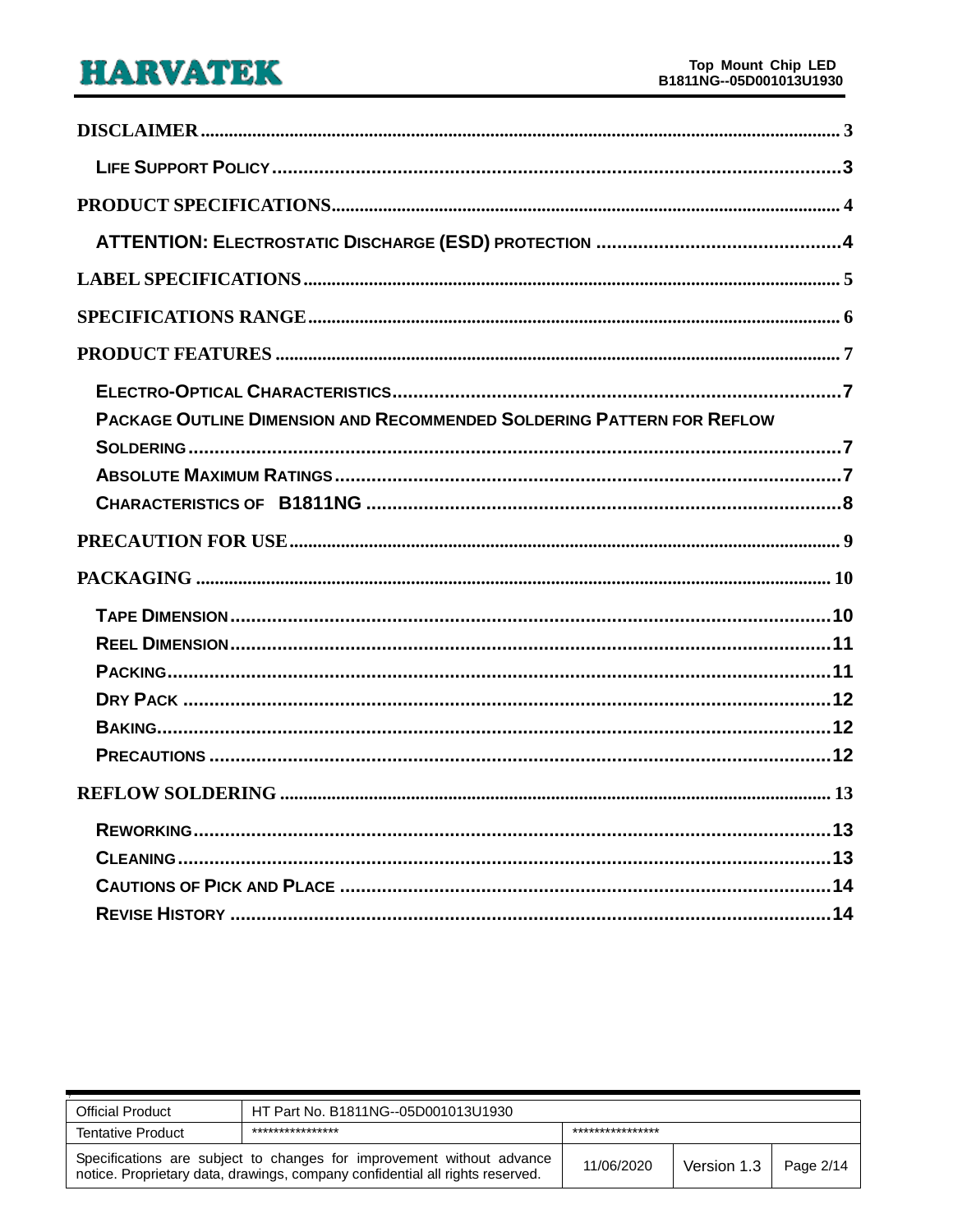# <span id="page-2-0"></span>**DISCLAIMER**

HARVATEK reserves the right to make changes without further notice to any products herein to improve reliability, function or design. HARVATEK does not assume any liability arising out of the application or use of any product or circuit described herein; neither does it convey any license under its patent rights, nor the rights of others.

# <span id="page-2-1"></span>**Life Support Policy**

HARVATEK's products are not authorized for use as critical components in life support devices or systems without the express written approval of the President of HARVATEK or HARVATEK INTERNATIONAL. As used herein:

1. Life support devices or systems are devices or systems which, (a) are intended for surgical implant into the body, or (b) support or sustain life, and (c) whose failure to perform when properly used in accordance with instructions for use provided in the labeling, can be reasonably expected to result in a significant injury of the user.

2. A critical component in any component of a life support device or system whose failure to perform can be reasonably expected to cause the failure of the life support device or system, or to affect its safety or effectiveness.

| Official Product         | HT Part No. B1811NG--05D001013U1930                                                                                                                    |            |                             |  |  |
|--------------------------|--------------------------------------------------------------------------------------------------------------------------------------------------------|------------|-----------------------------|--|--|
| <b>Tentative Product</b> | ****************<br>***************                                                                                                                    |            |                             |  |  |
|                          | Specifications are subject to changes for improvement without advance<br>notice. Proprietary data, drawings, company confidential all rights reserved. | 11/06/2020 | Version $1.3$   Page $3/14$ |  |  |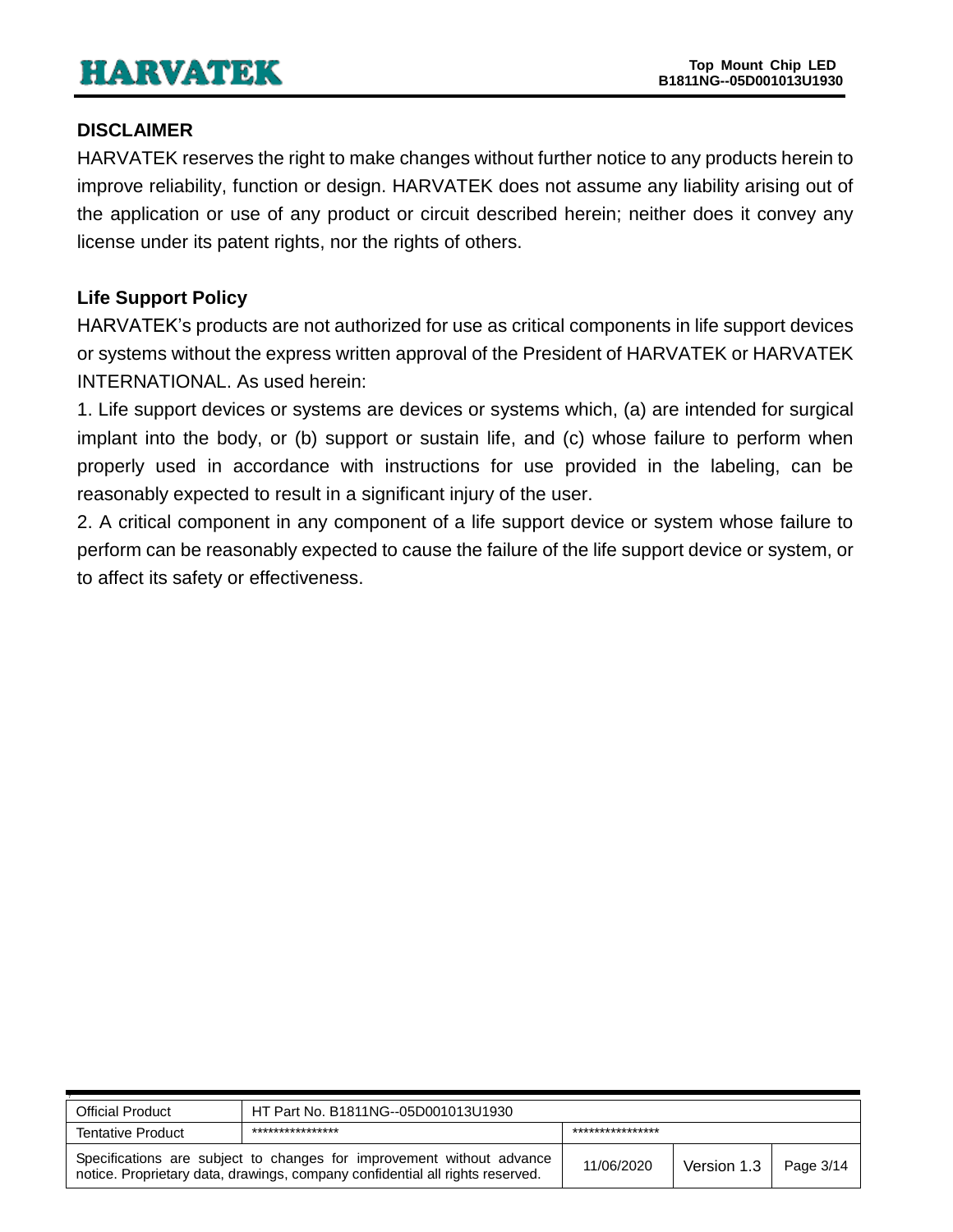#### <span id="page-3-0"></span>**Product Specifications**

| Item          | Specification                                               | Material                          | Quantity         |
|---------------|-------------------------------------------------------------|-----------------------------------|------------------|
| Luminous      | NG:112.5-450.0 mcd                                          |                                   |                  |
| Intensity(Iv) | @5mA/ $T_s = 25^\circ$ C;Tolerance: +10%                    |                                   |                  |
| Wavelength    | NG:515.0-535.0 nm                                           |                                   |                  |
|               | @5mA/T <sub>S</sub> = $25^{\circ}$ C;Tolerance: $\pm$ 0.5nm |                                   |                  |
| Vf            | NG:2.55-3.25 V                                              |                                   |                  |
|               | @5mA/T <sub>S</sub> = 25°C; Tolerance: $\pm$ 0.05V          |                                   |                  |
| llr           | $< 10 \mu A \otimes V_R = 5 V$                              |                                   |                  |
| Resin         | <b>Diffused</b>                                             | Epoxy                             |                  |
| Carrier tape  | EIA 481-1A specs                                            | Conductive black tape             |                  |
| Reel          | EIA 481-1A specs                                            | Conductive black                  |                  |
| Label         | HT standard                                                 | Paper                             |                  |
| Packing bag   | 220x240mm                                                   | Aluminum laminated bag/ no-zipper | One reel per bag |
| Carton        | HT standard                                                 | Paper                             | Non-specified    |

Others:

Each immediate box consists of 5 reels. The 5 reels may not necessarily have the same lot number or the same bin

combinations of Iv, λ<sub>D</sub> and Vf. Each reel has a label identifying its specification; the immediate box consists of a product label as well.

Note :This is shipped test conditions

※Remarks: This product should be operated in forward bias. If a reverse voltage is continuously applied to the product,

such operation can cause migration resulting in LED damage.

#### <span id="page-3-1"></span>**ATTENTION: Electrostatic Discharge (ESD) protection**



The symbol to the left denotes that ESD precaution is needed. ESD protection for GaP and AlGaAs based

chips is necessary even though they are relatively safe in the presence of low static-electric discharge. Parts

built with AlInGaP, GaN, or/and InGaN based chips are **STATIC SENSITIVE devices**. ESD precaution must

be taken during design and assembly.

If manual work or processing is needed, please ensure the device is adequately protected from ESD during the process.

| <b>Official Product</b>  | HT Part No. B1811NG--05D001013U1930                                                                                                                    |            |             |           |  |
|--------------------------|--------------------------------------------------------------------------------------------------------------------------------------------------------|------------|-------------|-----------|--|
| <b>Tentative Product</b> | ****************<br>****************                                                                                                                   |            |             |           |  |
|                          | Specifications are subject to changes for improvement without advance<br>notice. Proprietary data, drawings, company confidential all rights reserved. | 11/06/2020 | Version 1.3 | Page 4/14 |  |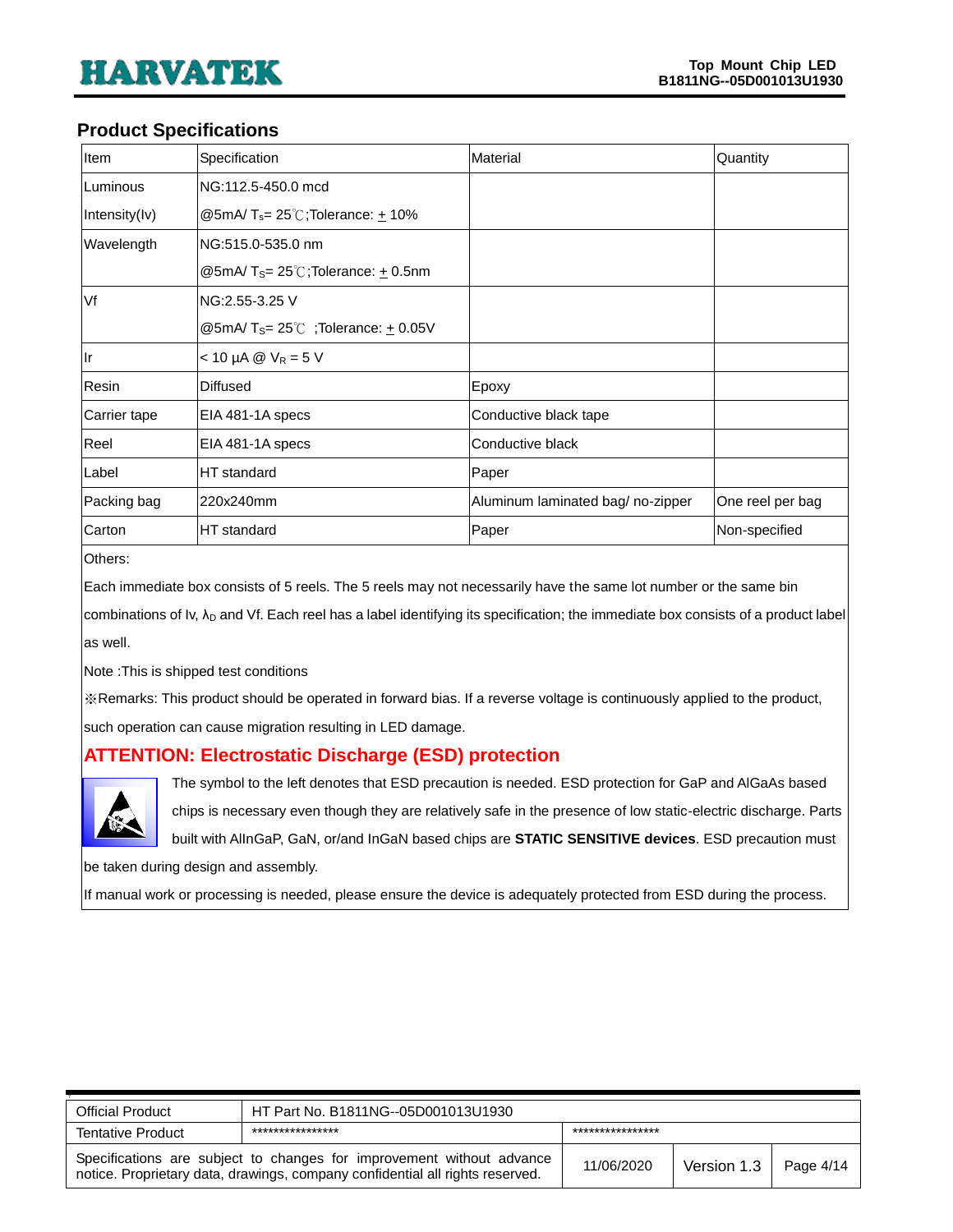# <span id="page-4-0"></span>**Label Specifications**



#### ■**Harvatek P/N:**

**B 181 1 NG-- 05D 0010 13 U1930**





### ■ **Lot No.:**

|   | $\overline{2}$        | 3            | 4          | 5         | 6      | 7                  | 8      | 9            | 10      |
|---|-----------------------|--------------|------------|-----------|--------|--------------------|--------|--------------|---------|
| E |                       | A            |            | A         | 2      | 2                  |        | 1            | 2       |
|   | Code 12               | Code 3       | Code 4     | Code 5    | Code 6 | Code 7             | Code 8 | Code 9       | Code 10 |
|   |                       | Mfg. Year    | Mfg. Month | Mfg. Date |        | Consecutive number |        | Special code |         |
|   |                       | 2010-A       |            | 1:A       |        |                    |        |              |         |
|   |                       | 2011-B       |            | 2:B       |        |                    |        |              |         |
|   |                       | 2012-C       | 1:Jan.     | 3:C       |        |                    |        |              |         |
|   |                       |              | 2:Feb.     | 1.11      |        |                    |        |              |         |
|   |                       | $2018 - 1/J$ | 14.4.9     | 26:Z      |        |                    |        |              |         |
|   | Internal Tracing Code | 2019-K       | A:Oct.     | 27:7      |        | $01 - ZZ$          |        | 000~ZZZ      |         |
|   |                       | $\cdots$     | B:Nov.     | 28:8      |        |                    |        |              |         |
|   |                       | 2022-N       | C:Dec.     | 29:9      |        |                    |        |              |         |
|   |                       | 2023-P       |            | 30:3      |        |                    |        |              |         |
|   |                       | 444          |            | 31:4      |        |                    |        |              |         |

| <b>Official Product</b>  | HT Part No. B1811NG--05D001013U1930                                                                                                                    |            |             |           |  |
|--------------------------|--------------------------------------------------------------------------------------------------------------------------------------------------------|------------|-------------|-----------|--|
| <b>Tentative Product</b> | ****************<br>***************                                                                                                                    |            |             |           |  |
|                          | Specifications are subject to changes for improvement without advance<br>notice. Proprietary data, drawings, company confidential all rights reserved. | 11/06/2020 | Version 1.3 | Page 5/14 |  |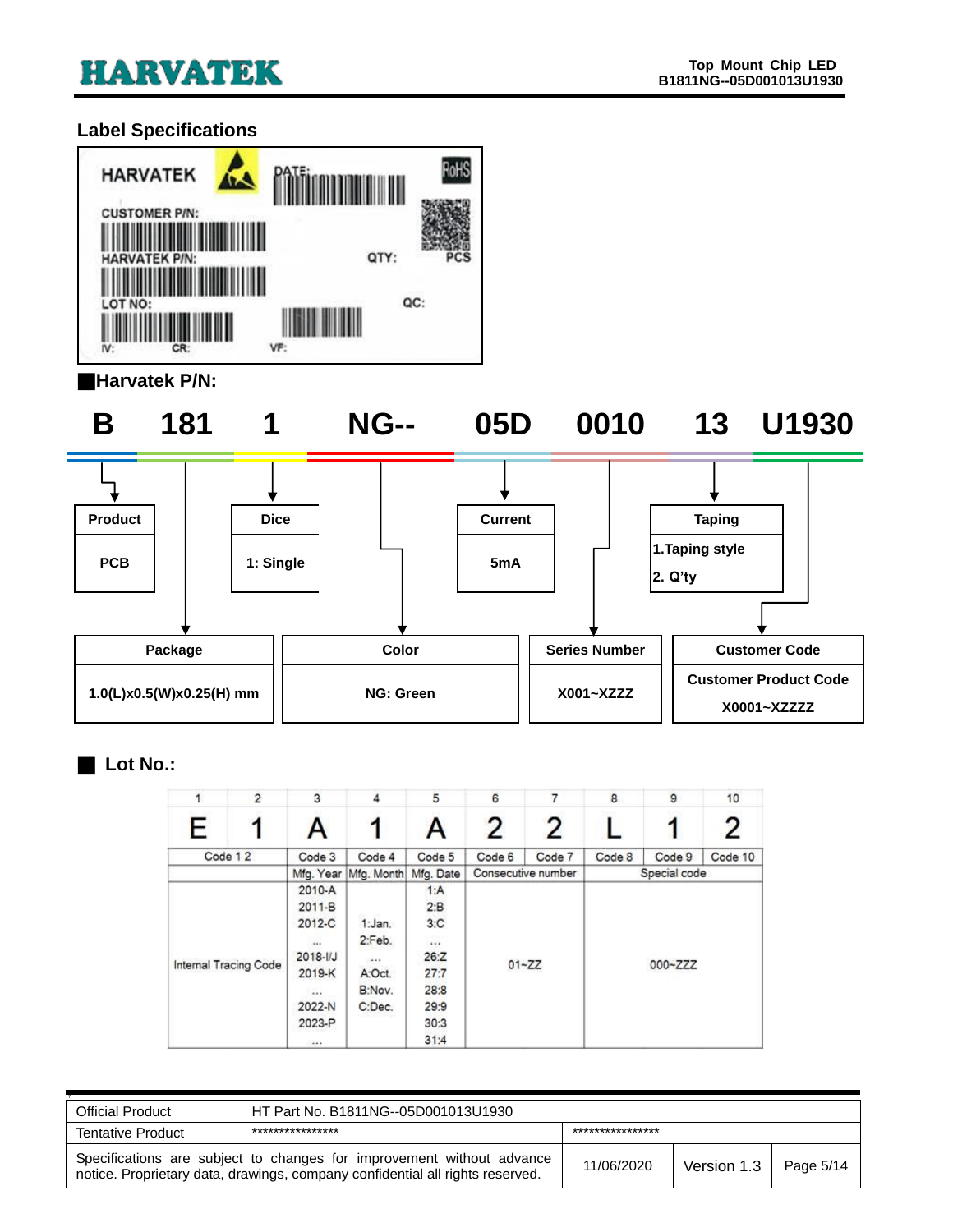# <span id="page-5-0"></span>**Specifications Range**

# ■**Luminous Intensity (Iv) Bin**:

| Color     | <b>Bin Code</b> | Spec. Range     |
|-----------|-----------------|-----------------|
|           |                 |                 |
| <b>NG</b> | R               | 112.5-180.0 mcd |
|           | s               | 180.0-285.0 mcd |
|           |                 |                 |
|           |                 | 285.0-360.0 mcd |
|           |                 | 360.0-450.0 mcd |

Note: It maintains a tolerance of ±10% on Luminous Intensity

#### ■**Wavelength Bin**:

| Color     | <b>Bin Code</b> | Spec. Range    |
|-----------|-----------------|----------------|
| <b>NG</b> |                 | 515.0-520.0 nm |
|           |                 | 520.0-525.0 nm |
|           | c               | 525.0-530.0 nm |
|           |                 | 530.0-535.0 nm |

Note: It maintains a tolerance of ±0.5nm on Wavelength Bin

# ■**Forward Voltage (Vf) Bin**:

| Color | <b>Bin Code</b>  | Spec. Range     |  |  |
|-------|------------------|-----------------|--|--|
|       | G2T              | $2.55 - 2.65$ V |  |  |
|       | G3T              | 2.65-2.75 V     |  |  |
|       | G4T              | 2.75-2.85 V     |  |  |
| NG    | H <sub>1</sub> T | 2.85-2.95 V     |  |  |
|       | H2T              | $2.95 - 3.05$ V |  |  |
|       | H3T              | $3.05 - 3.15$ V |  |  |
|       | H4T              | $3.15 - 3.25$ V |  |  |
|       |                  |                 |  |  |

Note: It maintains a tolerance of ±0.05V on forward voltage measurements

| <b>Official Product</b>  | HT Part No. B1811NG--05D001013U1930                                                                                                                    |            |             |           |  |
|--------------------------|--------------------------------------------------------------------------------------------------------------------------------------------------------|------------|-------------|-----------|--|
| <b>Tentative Product</b> | ****************<br>****************                                                                                                                   |            |             |           |  |
|                          | Specifications are subject to changes for improvement without advance<br>notice. Proprietary data, drawings, company confidential all rights reserved. | 11/06/2020 | Version 1.3 | Page 6/14 |  |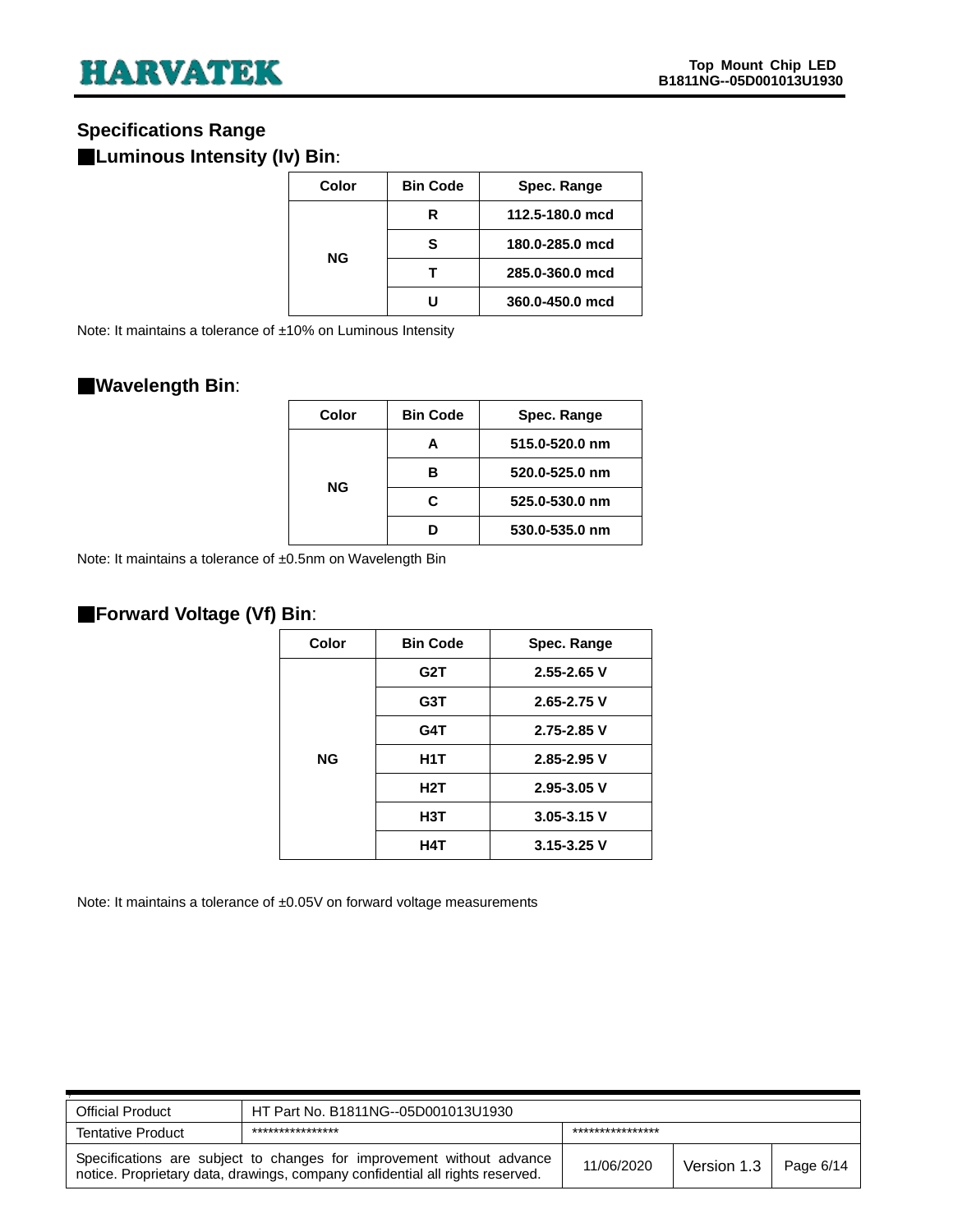#### <span id="page-6-0"></span>**Product Features**

<span id="page-6-1"></span>

|               | $T_{\text{Soldering}}$ , 25 °C) |          |          |      |     |                           |                     |                |                             |
|---------------|---------------------------------|----------|----------|------|-----|---------------------------|---------------------|----------------|-----------------------------|
|               |                                 |          | $V_F(V)$ |      |     | Wavelength $\lambda$ (nm) |                     | $I_V$ (mcd)    | Viewing                     |
| <b>Series</b> | <b>Emitting Color</b>           | Material | typ      | max  | ΛD  | ΛP                        | $\triangle \lambda$ | <b>Typical</b> | Angle $2\theta \frac{1}{2}$ |
|               | NG.                             | InGaN    | 2.8      | 3.25 | 529 | 522                       | 40                  | 285.0          | $X = 100$                   |
| B1811NG--05   |                                 |          |          |      |     |                           |                     |                | $Y = 130$                   |

# <span id="page-6-2"></span>**Package Outline Dimension and Recommended Soldering Pattern for Reflow Soldering**



#### <span id="page-6-3"></span>**Absolute Maximum Ratings**

|               |             |            |                      |                                 | $(T_{\text{Soldering}} 25^{\circ} \text{C})$ |  |
|---------------|-------------|------------|----------------------|---------------------------------|----------------------------------------------|--|
| <b>Series</b> | $P_D$ (Mw)  | $I_F$ (Ma) | $I_{FP}$ (Ma) $*$    | $\mathsf{Top}$ ( $\mathbb{C}$ ) | $T_{ST}$ ( $\degree$ C)                      |  |
| Color         | Power       | Forward    | <b>Pulse Forward</b> | Operating                       | Storage                                      |  |
|               | Dissipation | Current    | Current              | Temperature                     | Temperature                                  |  |
| NG.           | 65          | 20         | 80                   | $-40 - +85$                     | $-40 - +100$                                 |  |

\*Condition for  $I_{FP}$  is pulse of 1/10 duty and 0.1msec width

| <b>Official Product</b>                                                                                                                                | HT Part No. B1811NG--05D001013U1930  |            |             |           |  |
|--------------------------------------------------------------------------------------------------------------------------------------------------------|--------------------------------------|------------|-------------|-----------|--|
| <b>Tentative Product</b>                                                                                                                               | ****************<br>**************** |            |             |           |  |
| Specifications are subject to changes for improvement without advance<br>notice. Proprietary data, drawings, company confidential all rights reserved. |                                      | 11/06/2020 | Version 1.3 | Page 7/14 |  |

(Unit:mm Tolerance: +/-0.1)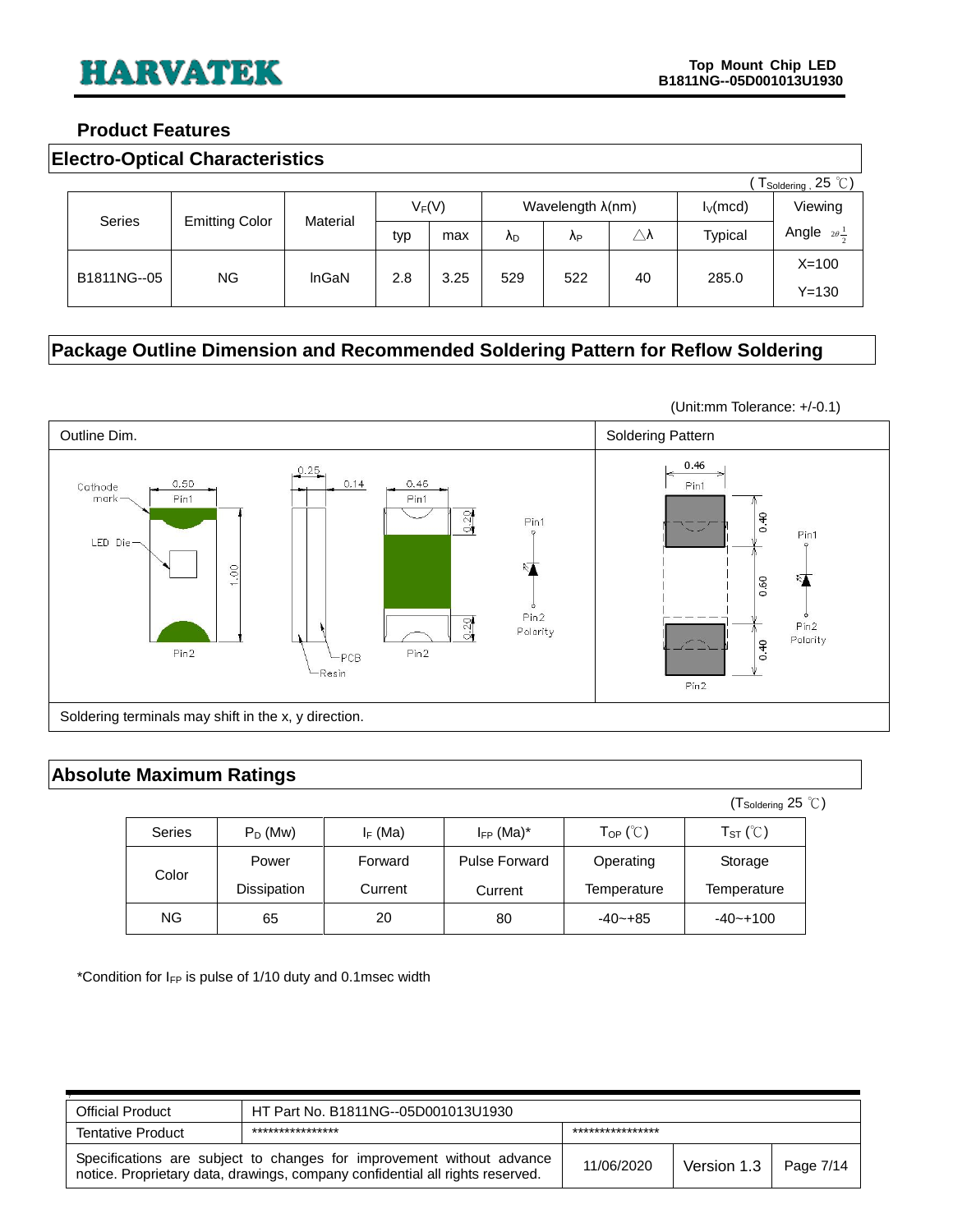# <span id="page-7-0"></span>**Characteristics of B1811NG**



| <b>Official Product</b>                                                                                                                                | HT Part No. B1811NG--05D001013U1930 |                  |             |           |  |
|--------------------------------------------------------------------------------------------------------------------------------------------------------|-------------------------------------|------------------|-------------|-----------|--|
| ****************<br><b>Tentative Product</b>                                                                                                           |                                     | **************** |             |           |  |
| Specifications are subject to changes for improvement without advance<br>notice. Proprietary data, drawings, company confidential all rights reserved. |                                     | 11/06/2020       | Version 1.3 | Page 8/14 |  |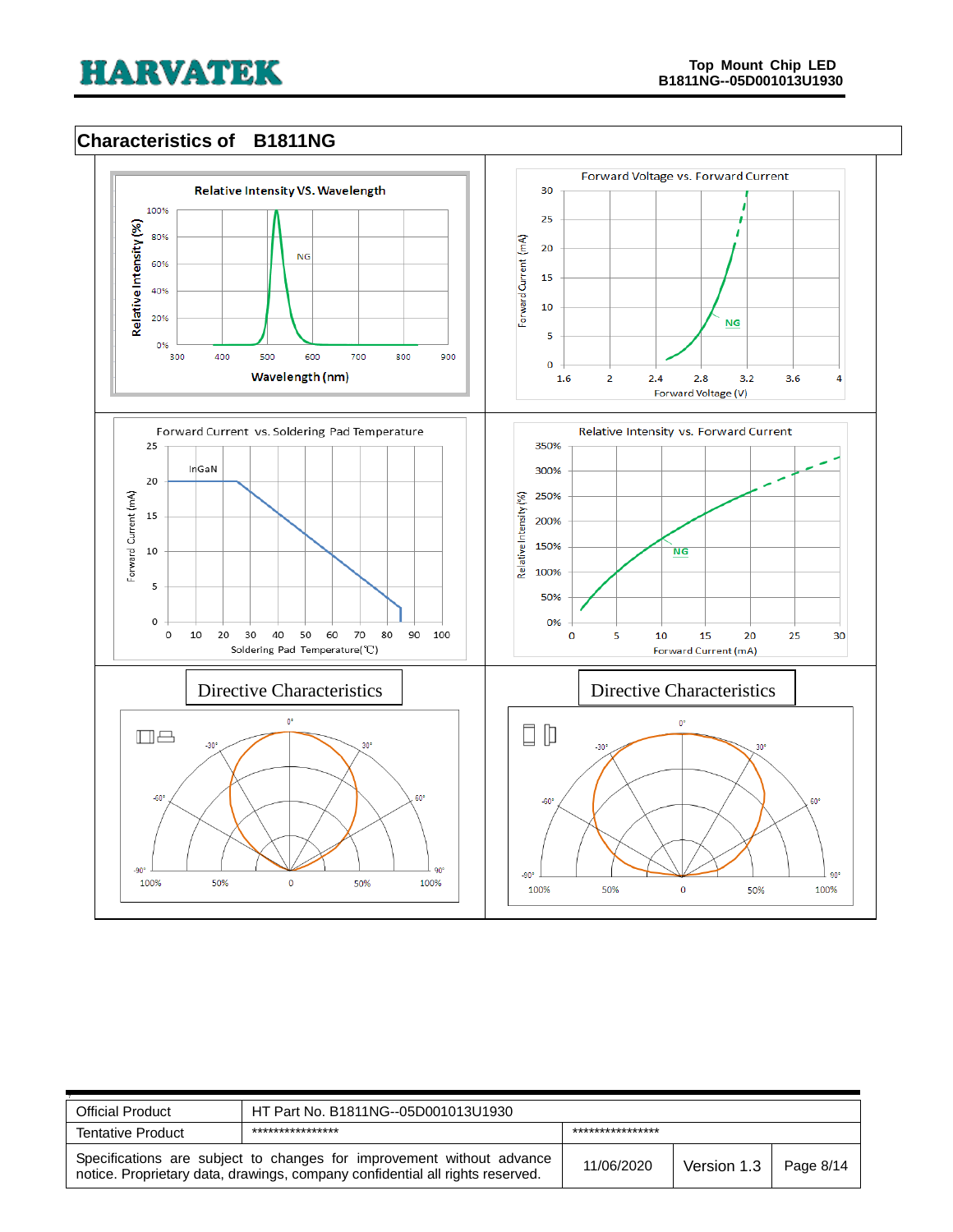#### <span id="page-8-0"></span>**Precaution for Use**

- 1. The chips should not be used directly in any type of fluid such as water, oil, organic solvent, etc.
- 2. When the LEDs are illuminating, the maximum ambient temperature should be first considered before operation.
- 3. LEDs must be stored in a clean environment. A sealed container with a nitrogen atmosphere is necessary if the storage period is over 3 months after shipping.
- 4. The LEDs must be used within 4 weeks after unpacked. Unused products must be repacked in an anti-electrostatic package, folded to close any opening and then stored in a dry and cool space.
- 5. The appearance and specifications of the products may be modified for improvement without further notice.
- 6. The LEDs are sensitive to the static electricity and surge. It is strongly recommended to use a grounded wrist band and anti-electrostatic glove when handling the LEDs.If a voltage over the absolute maximum rating is applied to LEDs, it will damage LEDs.Damaged LEDs will show some abnormal characteristics such as remarkable increase of leak current, lower turn-on voltage and getting unlit at low current.

| <b>Official Product</b>                                                                                                                                | HT Part No. B1811NG--05D001013U1930 |                  |             |             |  |
|--------------------------------------------------------------------------------------------------------------------------------------------------------|-------------------------------------|------------------|-------------|-------------|--|
| <b>Tentative Product</b>                                                                                                                               | ****************                    | **************** |             |             |  |
| Specifications are subject to changes for improvement without advance<br>notice. Proprietary data, drawings, company confidential all rights reserved. |                                     | 11/06/2020       | Version 1.3 | Page $9/14$ |  |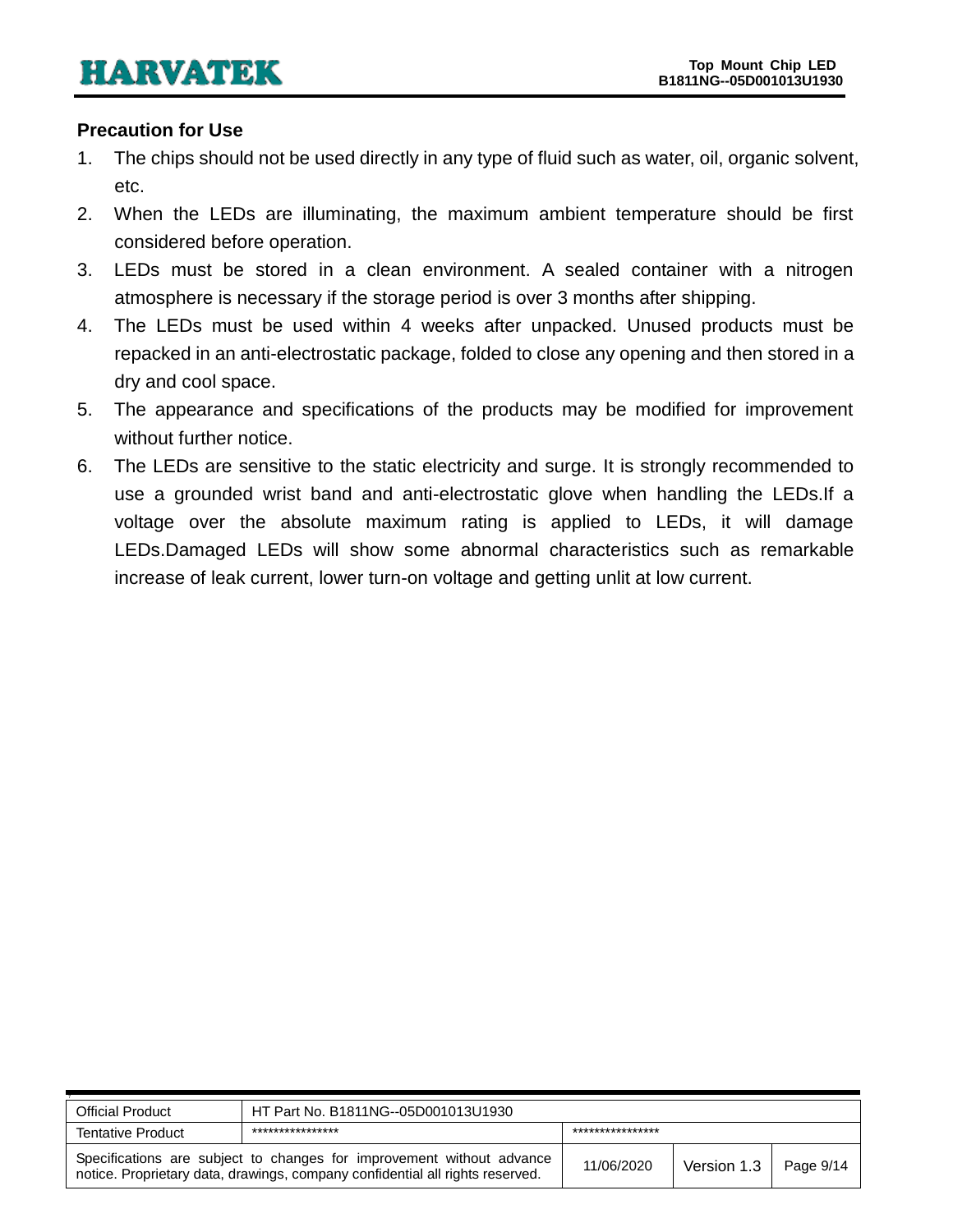# <span id="page-9-1"></span><span id="page-9-0"></span>**Packaging Tape Dimension**



| Dim. A          | Dim. B        | Dim. C        | Q'ty/Reel |
|-----------------|---------------|---------------|-----------|
| $1.11 \pm 0.03$ | $0.60 + 0.03$ | $0.38 + 0.03$ | ЗK        |



| <b>Official Product</b>                                                                                                                                | HT Part No. B1811NG--05D001013U1930 |                  |                          |  |  |
|--------------------------------------------------------------------------------------------------------------------------------------------------------|-------------------------------------|------------------|--------------------------|--|--|
| ****************<br><b>Tentative Product</b>                                                                                                           |                                     | **************** |                          |  |  |
| Specifications are subject to changes for improvement without advance<br>notice. Proprietary data, drawings, company confidential all rights reserved. |                                     | 11/06/2020       | Version 1.3   Page 10/14 |  |  |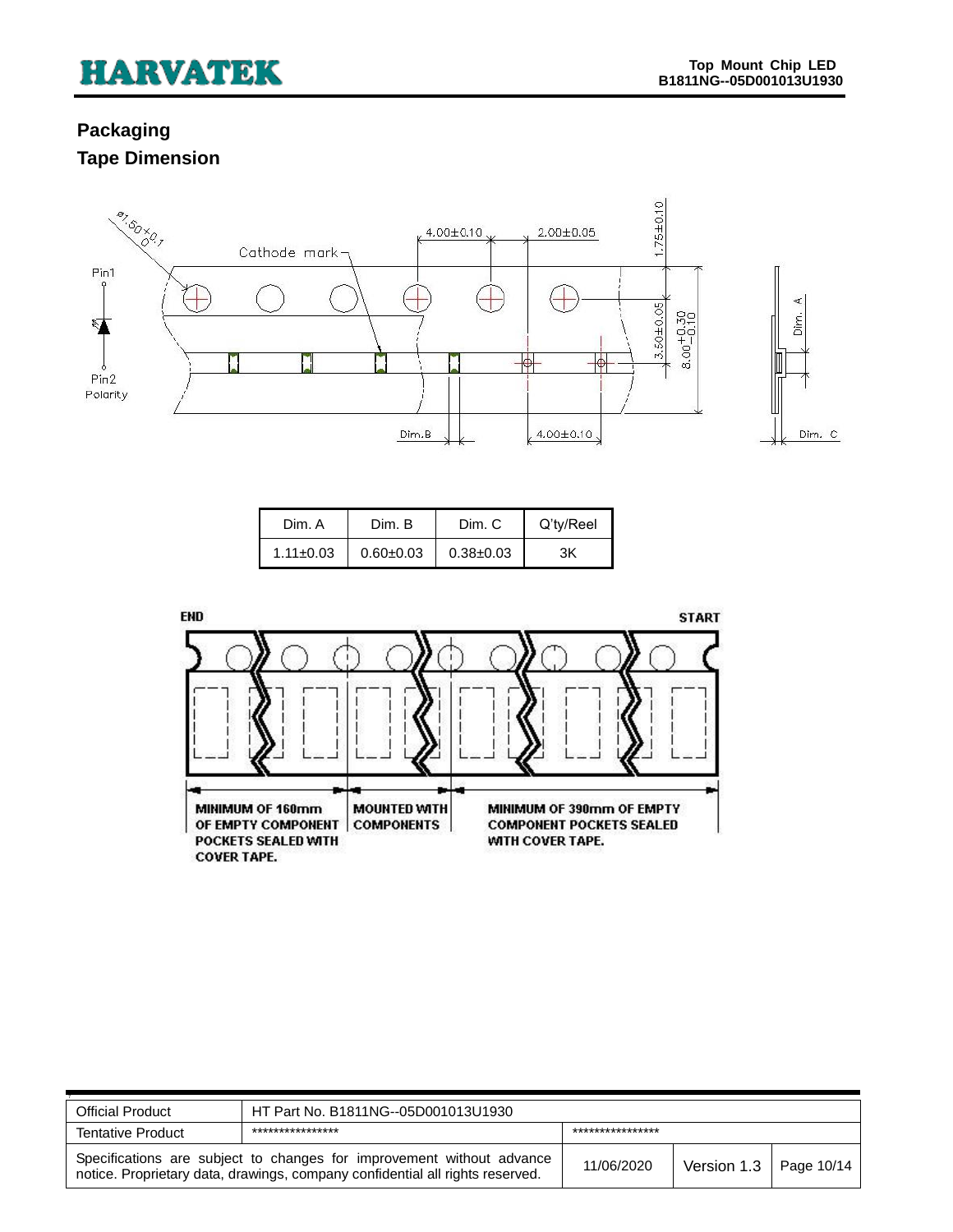# <span id="page-10-0"></span>**Reel Dimension**

<span id="page-10-1"></span>

5 or 10 boxes per carton is available depending on shipment quantity.

| <b>Official Product</b>                                                                                                                                | HT Part No. B1811NG--05D001013U1930 |            |                              |  |  |
|--------------------------------------------------------------------------------------------------------------------------------------------------------|-------------------------------------|------------|------------------------------|--|--|
| ****************<br>****************<br><b>Tentative Product</b>                                                                                       |                                     |            |                              |  |  |
| Specifications are subject to changes for improvement without advance<br>notice. Proprietary data, drawings, company confidential all rights reserved. |                                     | 11/06/2020 | Version $1.3$   Page $11/14$ |  |  |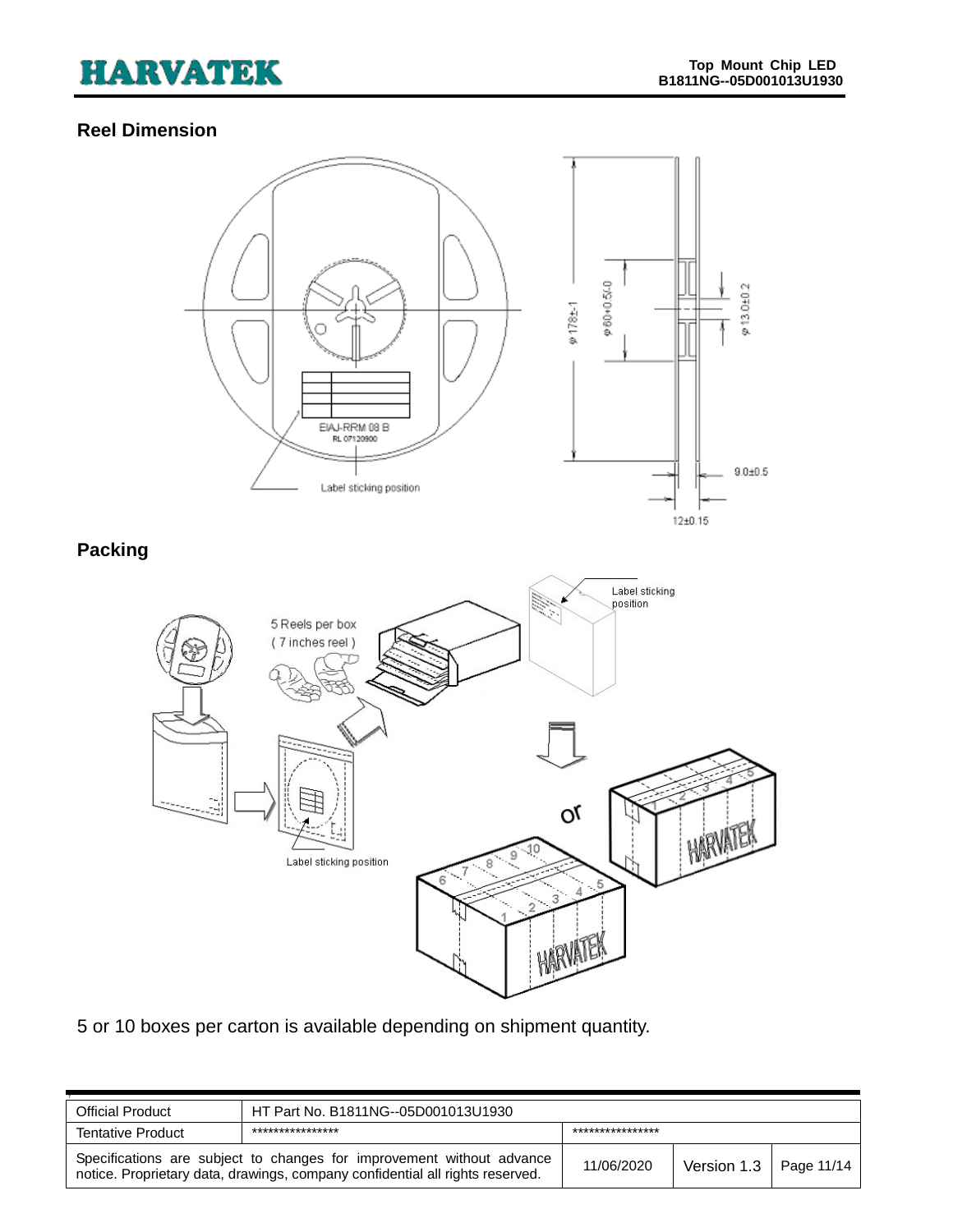# <span id="page-11-0"></span>**Dry Pack**

All SMD optical devices are **MOISTURE SENSITIVE**. Avoid exposure to moisture at all times during transportation or storage. Every reel is packaged in a moisture protected anti-static bag. Each bag is properly sealed prior to shipment.

A humidity indicator will be included in the moisture protected anti-static bag prior to shipment.

The packaging sequence is as follows:



# <span id="page-11-1"></span>**Baking**

Baking before soldering is recommended when the package has been unsealed for 4 weeks. The conditions are as followings:

- 1. 60±3℃×(12~24hrs)and<5%RH, taped reel type.
- 2. 100±3℃×(45min~1hr), bulk type.
- 3. 130±3℃×(15min~30min), bulk type.

# <span id="page-11-2"></span>**Precautions**

- 1. Avoid exposure to moisture at all times during transportation or storage.
- 2. Anti-Static precaution must be taken when handling GaN, InGaN, and AlInGaP products.
- 3. It is suggested to connect the unit with a current limiting resistor of the proper size. Avoid applying a reverse voltage beyond the specified limit.
- 4. Avoid operation beyond the limits as specified by the absolute maximum ratings.
- 5. Avoid direct contact with the surface through which the LED emits light.
- 6. If possible, assemble the unit in a clean room or dust-free environment.

| <b>Official Product</b>                                                                                                                                | HT Part No. B1811NG--05D001013U1930 |            |                               |  |  |
|--------------------------------------------------------------------------------------------------------------------------------------------------------|-------------------------------------|------------|-------------------------------|--|--|
| ***************<br>***************<br><b>Tentative Product</b>                                                                                         |                                     |            |                               |  |  |
| Specifications are subject to changes for improvement without advance<br>notice. Proprietary data, drawings, company confidential all rights reserved. |                                     | 11/06/2020 | Version 1.3 $\mid$ Page 12/14 |  |  |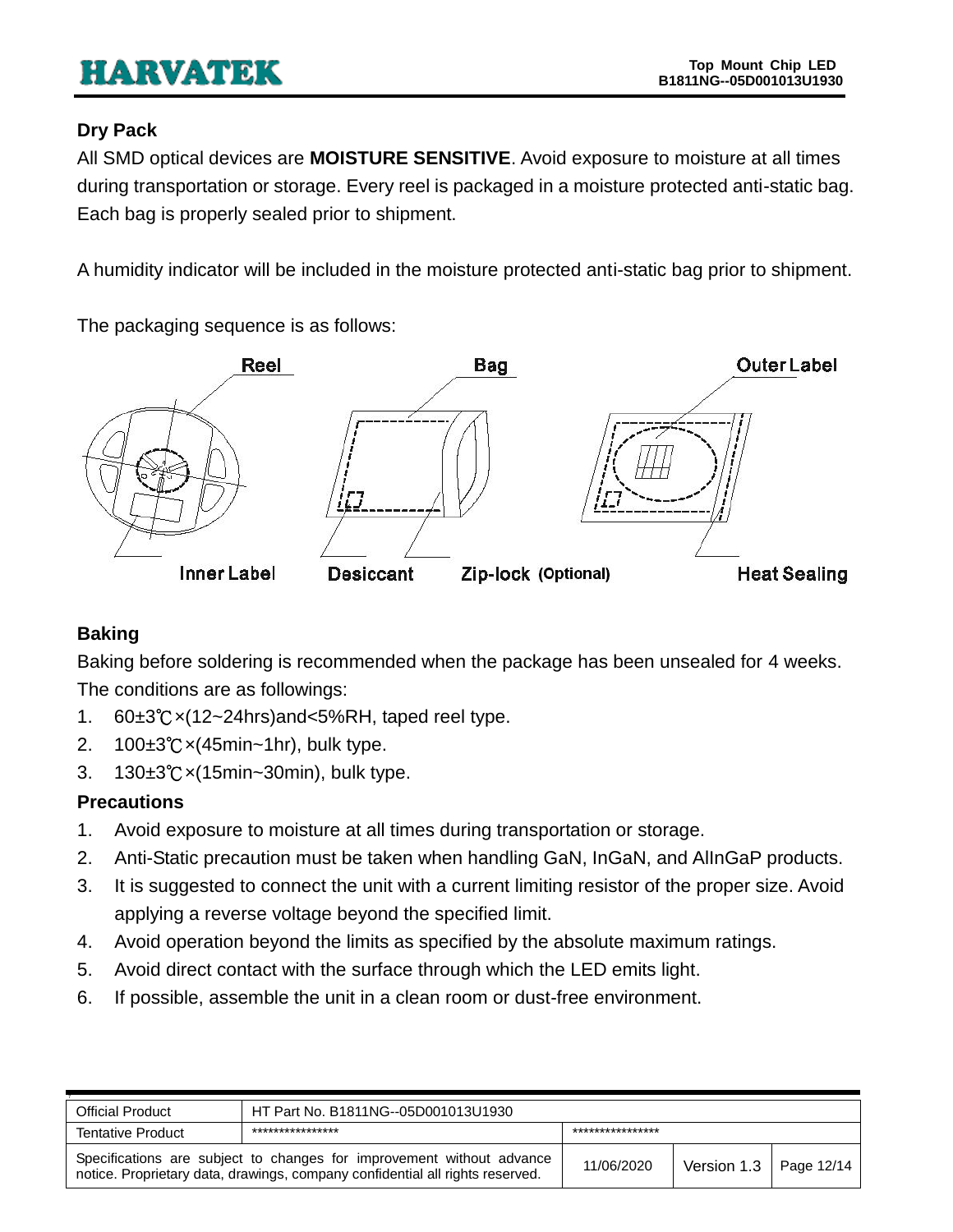### <span id="page-12-0"></span>**Reflow Soldering**

Recommend soldering paste specifications:

- 1. Operating temp.: Above 217℃ ,60~150 sec.
- 2. Peak temp.:260℃Max.,10sec Max.
- 3. Reflow soldering should not be done more than two times.

4. Never attempt next process until the component is cooled down to room temperature after reflow.

5. The recommended reflow soldering profile (measured on the surface of the LED terminal) is as following:



Lead-free Solder Profile

### <span id="page-12-1"></span>**Reworking**

- Rework should be completed within 5 seconds under 260℃.
- The iron tip must not come in contact with the copper foil.
- Twin-head type is preferred.

### <span id="page-12-2"></span>**Cleaning**

Following are cleaning procedures after soldering:

- An alcohol-based solvent such as isopropyl alcohol (IPA) is recommended.
- Temperature x Time should be 50℃ x 30sec. or <30℃ x 3min
- Ultrasonic cleaning: < 15W/ bath; bath volume ≤ 1liter
- Curing: 100℃ max, <3min

| HT Part No. B1811NG--05D001013U1930<br>Official Product                                                                                                |  |            |                              |  |
|--------------------------------------------------------------------------------------------------------------------------------------------------------|--|------------|------------------------------|--|
| ****************<br>****************<br><b>Tentative Product</b>                                                                                       |  |            |                              |  |
| Specifications are subject to changes for improvement without advance<br>notice. Proprietary data, drawings, company confidential all rights reserved. |  | 11/06/2020 | Version $1.3$   Page $13/14$ |  |